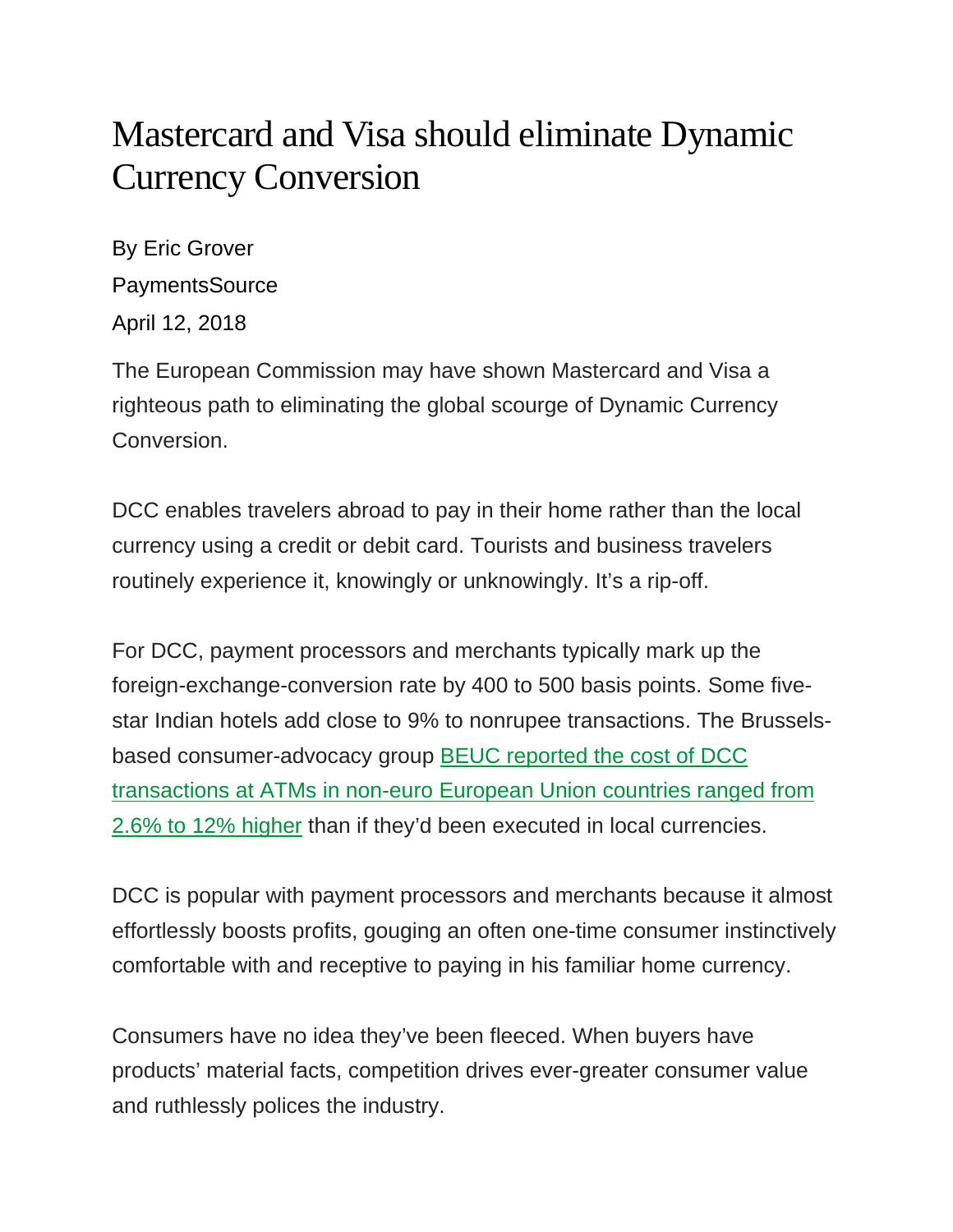When there are significant knowledge asymmetries between buyer and seller, as is the case when merchants invite consumers to pay in their home currency, competition can produce perverse results. Moreover, merchant acquirers not offering DCC are competitively disadvantaged.

On [March 28, the European Commission proposed that payment](https://ec.europa.eu/info/publications/180328-proposal-cross-border-payments_en)  [processors and merchants offering DCC be required to disclose the cost of](https://ec.europa.eu/info/publications/180328-proposal-cross-border-payments_en)  [paying in the local and cardholder's home currency](https://ec.europa.eu/info/publications/180328-proposal-cross-border-payments_en) to ensure consumers can make an informed choice. Regulators and consumer activists outside the EU, however, haven't been interested in DCC reform because consumers rooked are foreigners, and there are no points to be earned defending them.

As there are ten national currencies within the EU and the systemic abuse of consumers is so egregious, Brussels finally took an interest.

The right way to solve the problem worldwide is for industry self-regulation. Global payment networks like Mastercard and Visa are best positioned to take the lead. They should take a cue from Brussels and mandate full disclosure alongside foreign-exchange costs paying in the local and consumer's home currencies when merchants offer DCC.

Because consumers are unaware they've been defrauded and bank credit card issuers and the payment networks have substantially insulated their cross-border fees from DCC disintermediated, it's been easy for the industry to turn a blind eye to DCC.